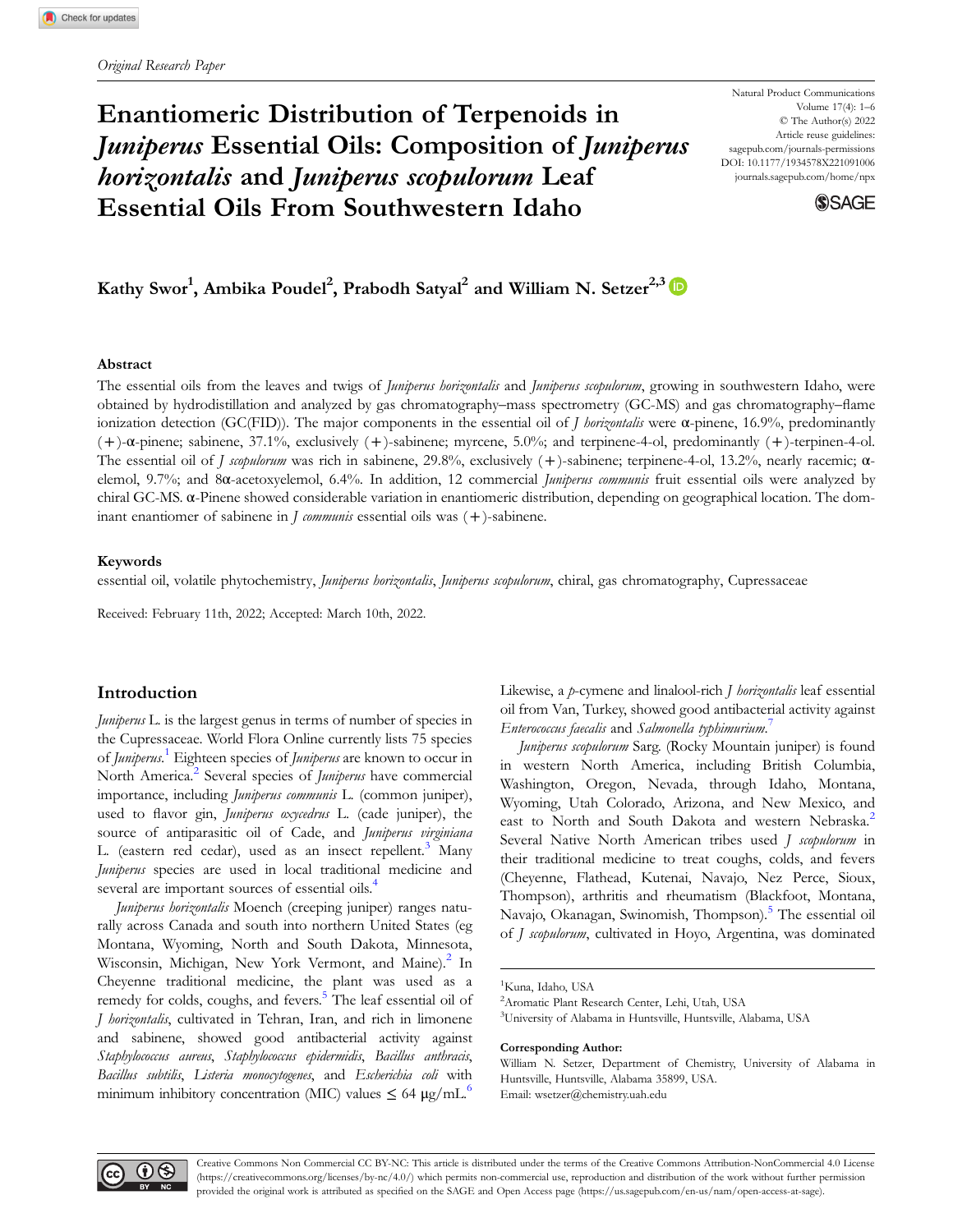<span id="page-1-0"></span>Table 1. Chemical Compositions of the Essential Oils From the Leaves and Twigs of Juniperus horizontalis and Juniperus scopulorum Growing in Southwestern Idaho.

## Table 1. Continued

|                             |                             |                              |                          | Percent Composition          |
|-----------------------------|-----------------------------|------------------------------|--------------------------|------------------------------|
| $\mathrm{RI}_\mathrm{calc}$ | $\mathrm{RI}_{\mathrm{db}}$ | Compound                     | I                        | horizontalis J scopulorum    |
| 922                         | 923                         | Tricyclene                   | 0.1                      | tr                           |
| 925                         | 925                         | $\alpha$ -Thujene            | 1.6                      | 1.4                          |
| 933                         | 933                         | $\alpha$ -Pinene             | 16.9                     | 3.7                          |
| 942                         | 943                         | 1-Octanol                    | $\overline{\phantom{0}}$ | 0.1                          |
| 947                         | 948                         | $\alpha$ -Fenchene           | 0.1                      | tr                           |
| 949                         | 950                         | Camphene                     | 0.2                      | 0.1                          |
| 972                         | 972                         | Sabinene                     | 37.1                     | 29.8                         |
| 978                         | 978                         | $1$ -Octen-3-ol              | 2.1                      | $\overline{\phantom{0}}$     |
| 979                         | 978                         | $\beta$ -Pinene              | -                        | 0.6                          |
| 984                         | 984                         | 3-Octanone                   | $\overline{a}$           | tr                           |
| 989                         | 989                         | Myrcene                      | 5.0                      | 2.5                          |
| 994                         | 996                         | Butyl butyrate               | 0.1                      | $\overline{\phantom{a}}$     |
| 1000                        |                             | $1000 \delta$ -2-Carene      | 0.1                      | 0.1                          |
| 1007                        |                             | 1006 $\alpha$ -Phellandrene  | tr                       | tr                           |
| 1009                        |                             | $1008$ $\delta$ -3-Carene    | 2.4                      | 0.2                          |
| 1017                        |                             | 1017 $\alpha$ -Terpinene     | 1.6                      | 1.6                          |
| 1019                        |                             | 1022 m-Cymene                |                          |                              |
| 1024                        |                             |                              | tr<br>0.3                | $\overline{\phantom{0}}$     |
| 1026                        |                             | 1024 $p$ -Cymene             |                          | 2.0                          |
|                             |                             | 1026 2-Acetyl-3-methylfuran  | tr                       | tr                           |
| 1030                        |                             | 1030 Limonene                | 1.3                      | 2.0                          |
| 1031                        |                             | 1031 $β$ -Phellandrene       | 0.3                      | $_{0.2}$                     |
| 1032                        |                             | 1032 1,8-Cineole             | 0.1                      | 0.6                          |
| 1035                        |                             | 1034 (Z)-β-Ocimene           | 0.1                      | 0.1                          |
| 1045                        |                             | 1045 ( <i>E</i> )-β-Ocimene  | 0.1                      | tr                           |
| 1055                        |                             | 1056 Isoamyl butyrate        | tr                       | $\qquad \qquad \blacksquare$ |
| 1058                        |                             | 1057 γ-Terpinene             | 2.5                      | 2.9                          |
| 1064                        |                             | 1064 Prenyl butyrate         | tr                       | $\overline{\phantom{0}}$     |
| 1070                        |                             | 1069 cis-Sabinene hydrate    | 1.0                      | 1.3                          |
| 1085                        |                             | 1086 Terpinolene             | 1.5                      | 1.2                          |
| 1101                        |                             | 1101 Linalool                | 1.5                      | 3.3                          |
| 1102                        |                             | 1101 trans-Sabinene hydrate  | 0.6                      | 0.3                          |
| 1118                        | $\frac{1}{2}$               | trans-4-Methoxythujane       | 0.2                      | $\overline{\phantom{a}}$     |
| 1124                        |                             | 1124 cis-p-Menth-2-en-1-ol   | 0.5                      | 0.9                          |
| 1142                        |                             | 1142 trans-p-Menth-2-en-1-ol | 0.3                      | 0.6                          |
| 1172                        |                             | 1170 Borneol                 | 0.1                      | $\overline{\phantom{0}}$     |
| 1181                        |                             | 1180 Terpinen-4-ol           | 7.4                      | 13.2                         |
| 1185                        |                             | 1187 (3Z)-Hexenyl butyrate   | tr                       |                              |
| 1186                        |                             | 1186 p-Cymen-8-ol            |                          | -<br>0.1                     |
|                             |                             | 1188 $(E)$ -β-Ocimenol       | tr<br>0.1                |                              |
| 1188                        |                             |                              |                          |                              |
| 1191                        |                             | 1193 Butyl caproate          | tr                       | -                            |
| 1191                        |                             | 1194 p-Mentha-1,5-dien-7-ol  | tr                       | $\overline{\phantom{0}}$     |
| 1195                        | 1195                        | $\alpha$ -Terpineol          | 0.4                      | 0.6                          |
| 1196                        | 1196                        | cis-Piperitol                | 0.1                      | 0.2                          |
| 1206                        | 1205                        | Verbenone                    | tr                       | $\blacksquare$               |
| 1208                        | 1208                        | trans-Piperitol              | 0.1                      | 0.3                          |
| 1227                        | 1227                        | Citronellol                  | 0.4                      | 1.3                          |
| 1253                        |                             | 1254 Piperitone              | 0.1                      | 0.1                          |
| 1257                        | 1258                        | $(4Z)$ -Decen-1-ol           | 0.1                      | 0.3                          |
| 1279                        | 1278                        | Pregeijerene B               | ÷                        | 1.3                          |
| 1283                        |                             | 1282 Bornyl acetate          | 0.7                      | 0.6                          |
| 1313                        |                             | 1324 (2E,4E)-Decadien-1-ol   |                          | 0.1                          |
| 1320                        | 1319                        | Methyl geranate              | $\overline{\phantom{0}}$ | 0.1                          |
| 1336                        | 1335                        | $\delta$ -Elemene            | tr                       | $\frac{1}{2}$                |
| 1349                        | 1349                        | Citronellyl acetate          | tr                       | 0.1                          |
|                             |                             |                              |                          |                              |

|                                                           |      |                                               | Percent Composition |                |                           |
|-----------------------------------------------------------|------|-----------------------------------------------|---------------------|----------------|---------------------------|
| $\mathrm{RI}_{\mathrm{calc}}$ $\mathrm{RI}_{\mathrm{db}}$ |      | Compound                                      | I                   |                | horizontalis J scopulorum |
| 1376                                                      |      | 1375 α-Copaene                                |                     | tr             | $\overline{a}$            |
| 1384                                                      |      | 1382 β-Bourbonene                             |                     | tr             |                           |
| 1390                                                      |      | 1390 trans-β-Elemene                          |                     | $_{0.1}$       | $\overline{a}$            |
| 1418                                                      |      | 1417 $(E)$ -β-Caryophyllene                   |                     | 0.1            | 0.1                       |
| 1429                                                      |      | 1427 γ-Elemene                                |                     | 0.1            | $\overline{a}$            |
| 1439                                                      |      | 1437 2-Phenylethyl butyrate                   |                     | 0.1            | $\overline{a}$            |
| 1446                                                      |      | 1446 cis-Muurola-3,5-diene                    |                     | tr             | $\overline{a}$            |
| 1449                                                      |      | 1450 trans-Muurola-3,5-diene                  |                     | tr             | $\overline{\phantom{0}}$  |
| 1454                                                      |      | 1454 $\alpha$ -Humulene                       |                     | 0.1            | 0.1                       |
| 1462                                                      |      | 1463 $\cos$ -Cadina-1(6),4-diene              |                     | tr             | $\overline{\phantom{a}}$  |
| 1472                                                      |      | 1472 trans-Cadina-1(6),4-diene                |                     | $_{0.1}$       | $\overline{a}$            |
| 1475                                                      |      | 1475 γ-Muurolene                              |                     | 0.1            | tr                        |
| 1480                                                      |      | 1480 Germacrene D                             |                     | 0.3            | $_{0.1}$                  |
| 1491                                                      |      | 1490 γ-Amorphene                              |                     | 0.1            | tr                        |
| 1496                                                      |      | 1497 epi-Cubebol                              |                     | 0.2            | 0.1                       |
| 1499                                                      |      | 1500 $\alpha$ -Muurolene                      |                     | 0.3            | 0.1                       |
| 1513                                                      |      | 1512 γ-Cadinene                               |                     | 0.3            | 0.2                       |
| 1515                                                      |      | 1515 Cubebol                                  |                     | 0.1            | tr                        |
| 1518                                                      |      | 1514 8-Amorphene                              |                     | $\overline{a}$ | 0.2                       |
| 1519                                                      |      | 1518 δ-Cadinene                               |                     | 1.8            | 0.9                       |
| 1523                                                      |      | 1521 Zonarene                                 |                     | tr             | $\frac{1}{2}$             |
| 1530                                                      |      | 1533 10-epi-Cubenol                           |                     | tr             | $\overline{\phantom{0}}$  |
| 1532                                                      |      | 1533 trans-Cadina-1,4-diene                   |                     | tr             | $\overline{\phantom{a}}$  |
| 1535                                                      |      | 1536 $\alpha$ -Copaen-11-ol                   |                     | $\overline{a}$ | 0.1                       |
| 1537                                                      |      | 1538 $\alpha$ -Cadinene                       |                     | 0.1            | 0.1                       |
| 1550                                                      |      | 1549 $\alpha$ -Elemol                         |                     | 2.0            | 9.7                       |
| 1558                                                      |      | 1557 Germacrene B                             |                     | 0.1            | $\overline{\phantom{a}}$  |
| 1563                                                      |      | 1560 (E)-Nerolidol                            |                     | $\overline{a}$ | 0.1                       |
| 1572                                                      |      | 1571 (3Z)-Hexenyl benzoate                    |                     | $\frac{1}{2}$  | 0.1                       |
| 1577                                                      |      | 1574 Germacra-1(10),5-dien-4 $\beta$ -ol      |                     | 1.9            | 0.4                       |
| 1604                                                      |      | 1607 β-Oplopenone                             |                     | 0.9            | 0.8                       |
| 1607                                                      |      | 1610 5-epi-7-epi-α-Eudesmol                   |                     | $\frac{1}{2}$  | tr                        |
| 1615                                                      |      | 1614 1,10-di-epi-Cubenol                      |                     | 0.1            | tr                        |
| 1623                                                      |      | 1624 epi-γ-Eudesmol                           |                     | tr             | 0.2                       |
| 1628                                                      |      | 1628 1-epi-Cubenol                            |                     | 0.1            | 0.1                       |
| 1632                                                      |      | 1632 γ-Eudesmol                               |                     | 0.1            | 0.9                       |
| 1643                                                      |      | 1643 $\tau$ -Cadinol                          |                     | 0.6            | 0.4                       |
| 1645                                                      |      | 1645 $\tau$ -Muurolol                         |                     | 0.7            | 0.5                       |
| 1646                                                      |      | 1644 $\alpha$ -Muurolol (= $\delta$ -Cadinol) |                     | 0.2            | $_{0.1}$                  |
|                                                           |      | 1656 1655 $\alpha$ -Cadinol                   |                     | 2.1            | 2.8                       |
| 1665                                                      |      | 1665 Intermedeol                              |                     | 0.1            | 0.1                       |
| 1684                                                      | 1686 | Botrydiol                                     |                     | $\Box$         | 0.1                       |
| 1689                                                      | 1686 | Shyobunol                                     |                     | 0.1            | tr                        |
| 1736                                                      | 1735 | Oplopanone                                    |                     | 0.1            | 0.1                       |
| 1741                                                      | 1740 | $8\alpha$ , 11-Elemodiol                      |                     | $\overline{a}$ | 0.1                       |
| 1785                                                      | 1793 | 8α-Acetoxyelemol                              |                     | 0.1            | 6.4                       |
| 2089                                                      | 2086 | Abietadiene                                   |                     | tr             | $\overline{a}$            |
|                                                           |      | Monoterpene hydrocarbons                      |                     | 71.1           | 48.3                      |
|                                                           |      | Oxygenated monoterpenoids                     |                     | 13.8           | 23.5                      |
|                                                           |      | Sesquiterpene hydrocarbons                    |                     | 3.5            | 1.7                       |
|                                                           |      | Oxygenated sesquiterpenoids                   |                     | 9.2            | 22.8                      |
|                                                           |      | Diterpenoids                                  |                     | tr             | 0.0                       |
|                                                           |      | Others                                        |                     | 2.3            | 1.9                       |
|                                                           |      | Total identified                              |                     | 100.0          | 98.2                      |

Note:  $RI_{calc} = Calculated$  retention index with respect to a homologous series of  $n$ -alkanes on a ZB-5 ms column.  $RI_{db}$ =Reference retention index from the databases.<sup>10–[13](#page-4-0)</sup> tr=trace (< .05%).

(Continued)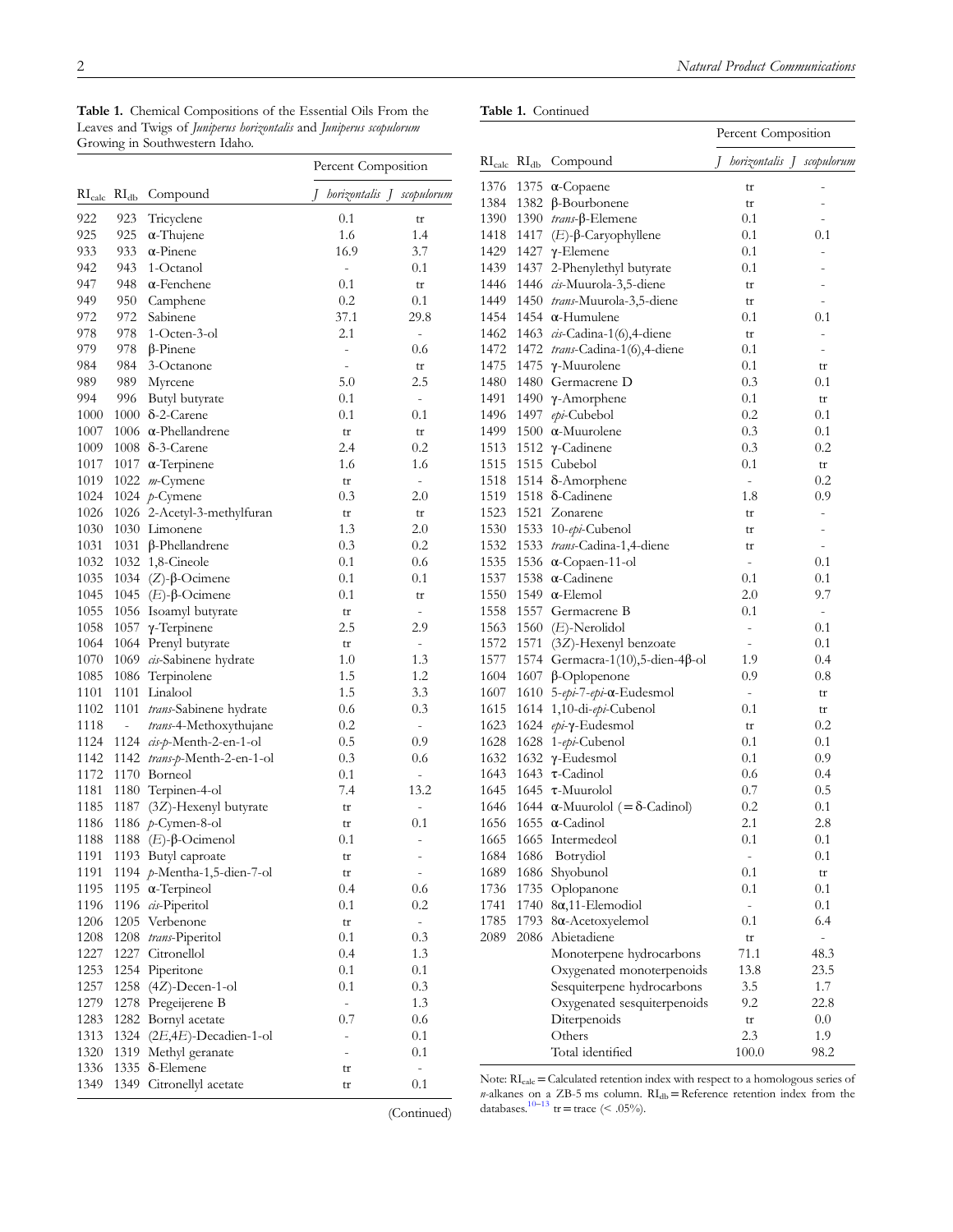by sabinene (86.5%) and demonstrated antifungal effectiveness against Fusarium verticillioides, Aspergillus flavus, Aspergillus parasiti-cus, and Rhodotorula sp.<sup>[8](#page-4-0)</sup>

The purpose of this work was to examine the essential oil compositions of *J horizontalis* and *J scopulorum* growing in southwestern Idaho, with particular emphasis on the enantiomeric distribution of monoterpenoid components. A survey of enantiomeric monoterpenoid distributions in *Juniperus* is also presented for comparison.

## Results and Discussion

## J horizontalis and J scopulorum Essential Oil **Compositions**

The essential oils from the leaves and twigs of *J horizontalis* and J scopulorum were obtained in 0.318% and 0.543% yield, respectively, as colorless essential oils. The chemical compositions of the essential oils are compiled in [Table 1.](#page-1-0) The compositions are qualitatively similar to those previously reported for *J hori*zontalis and *J scopulorum* from Wyoming.<sup>9</sup> Key differences in the compositions of *J horizontalis* are the large concentration of α-pinene in this work (16.9%) compared to those found in the Wyoming collection (2.4%-6.6%) and the lower concentration of sabinene (37.1%) found in the Idaho sample compared to those found in the Wyoming collection (56.6%-61.0%). Pregeijerene B was found in 2.3% to 4.4% in the Wyoming samples, but was not detected in the Idaho sample.

The Idaho *J scopulorum* essential oil had higher concentrations of terpinen-4-ol (13.2%), α-elemol (9.7%), and 8α-acetoxyelemol  $(6.4\%)$  compared to the essential oils from Wyoming  $(3.3\% - 5.9\%$ ,  $0.0\%$ -5.6%, and  $0.0\%$ -4.3%, respectively). The limonene concentration was lower in the Idaho sample (2.0%) than the samples from Wyoming (2.5%-22.0%).

## Monoterpenoid Enantiomeric Distributions

A chiral gas chromatography–mass spectrometry (GC-MS) analysis was carried out on *J horizontalis* and *J scopulorum* essential oils to assess the enantiomeric distributions of monoterpenoids [\(Table 2](#page-3-0)). Additionally, 2 commercial J communis fruit essential oils from Nepal and 10 samples from Albania were analyzed for comparison. Enantiomeric distributions of monoterpenoids in J communis, J oxycedrus, and Juniperus phoenicea reported in the literature<sup>14-[16](#page-5-0)</sup> are also included in [Table 2](#page-3-0) for comparison.

The monoterpene hydrocarbons α-thujene, sabinene, β-pinene, and δ-3-carene were found to occur in both J horizontalis and *J scopulorum* as their pure  $(+)$  enantiomers.  $(+)$ -α-Thujene dominated most of the *J communis* fruit essential oils examined with the exception of 2 samples from Albania [\(Table 2](#page-3-0), samples #2 and #3). Pure  $(+)$ -sabinene and  $(+)$ -δ-3-carene were found in *I communis* leaf essential oils from Poland.<sup>17</sup> (+)-Sabinene dominated the fruit essential oils of commercial *J communis* [\(Table 2\)](#page-3-0), but was the minor enantiomer in *J oxycedrus* and *J phoenicea* leaf essential oils.<sup>16</sup> (+)-δ-3-Carene also dominates the essential oils of J oxycedrus, J phoenicea, and J communis fruit essential oils. In contrast to J horizontalis and J scopulorum essential oils, pure (–)-β-pinene was found in *J communis* leaf oil,<sup>17</sup> which is consistent with *J commu*nis fruit essential oils ([Table 2](#page-3-0)).

The major α-pinene enantiomer in *J horizontalis* and *J scopulo*rum essential oils was  $(+)$ - $\alpha$ -pinene, consistent with that observed in *J communis* leaf essential oil<sup>[15,17,18](#page-5-0)</sup> *J oxycedrus*,<sup>[14](#page-4-0)</sup> and *J* phoenicea<sup>[16](#page-5-0)</sup> leaf essential oils. Interestingly, commercial *J communis* fruit essential oils from Nepal showed  $(+)$ - $\alpha$ -pinene predominating, but those from Albania had (–)-α-pinene as the major enantiomer.

(+)-Limonene generally seems to predominate in Juniperus essential oils, but there are some exceptions in J communis leaf<sup>[17](#page-5-0)</sup> and fruit (Albania samples  $#2$  and  $#3$ ) essential oils.  $(+)$ -Linalool predominated in the leaf essential oils of *J hori*zontalis, J scopulorum, and J phoenicea, whereas (-)-linalool predominated in *J* oxycedrus leaf oil and the fruit essential oils of *J communis*. There was a slight excess of  $(+)$ -terpinen-4-ol in *J horizontalis* and *J scopulorum* essential oils, whereas a slight excess of  $(-)$ -terpinen-4-ol was observed in *J communis*, *J oxycedrus*, and *J phoenicea* leaf essential oils. Commercial *J communis* fruit essential oils also showed a slight excess of  $(+)$ -terpinen-4-ol with the exception of two samples from Albania (#2 and #3).

## **Conclusions**

The essential oil compositions of *J horizontalis* and *J scopulorum* growing in Idaho showed qualitative similarities to those *Juniperus* essential oils growing in Wyoming, but with some quantitative differences. The enantiomeric distributions of the major components, α-pinene, sabinene, and terpinene-4-ol, were comparable to the enantiomeric distributions observed in commercial *J communis* fruit essential oils.

#### Materials and Methods

#### Plant Material

Samples of *J horizontalis* and *J scopulorum* were obtained from the Idaho Botanical Garden (43°36′ 04′′N, 116°09′ 35′′W, 862 m elevation) on July 29, 2021. The plants were identified by Daniel Murphy, Collections Curator, Idaho Botanical Garden. Voucher specimens (WNS22192758 and WNS22114504) have been deposited in the herbarium of the University of Alabama in Huntsville (HALA). For *J horizontalis*, fresh leaves and twigs (167.80 g) were hydrodistilled using a Likens-Nickerson apparatus with continuous extraction with dichloromethane for 3 h to give a colorless essential oil (533.8 mg). Fresh leaves and twigs of J scopulorum (93.90 g) were hydrodistilled as above to give a colorless essential oil (510.1 mg).

## Commercial Essential Oils from APRC

Commercial samples of J communis fruit essential oils from Nepal and from Albania were obtained from the Aromatic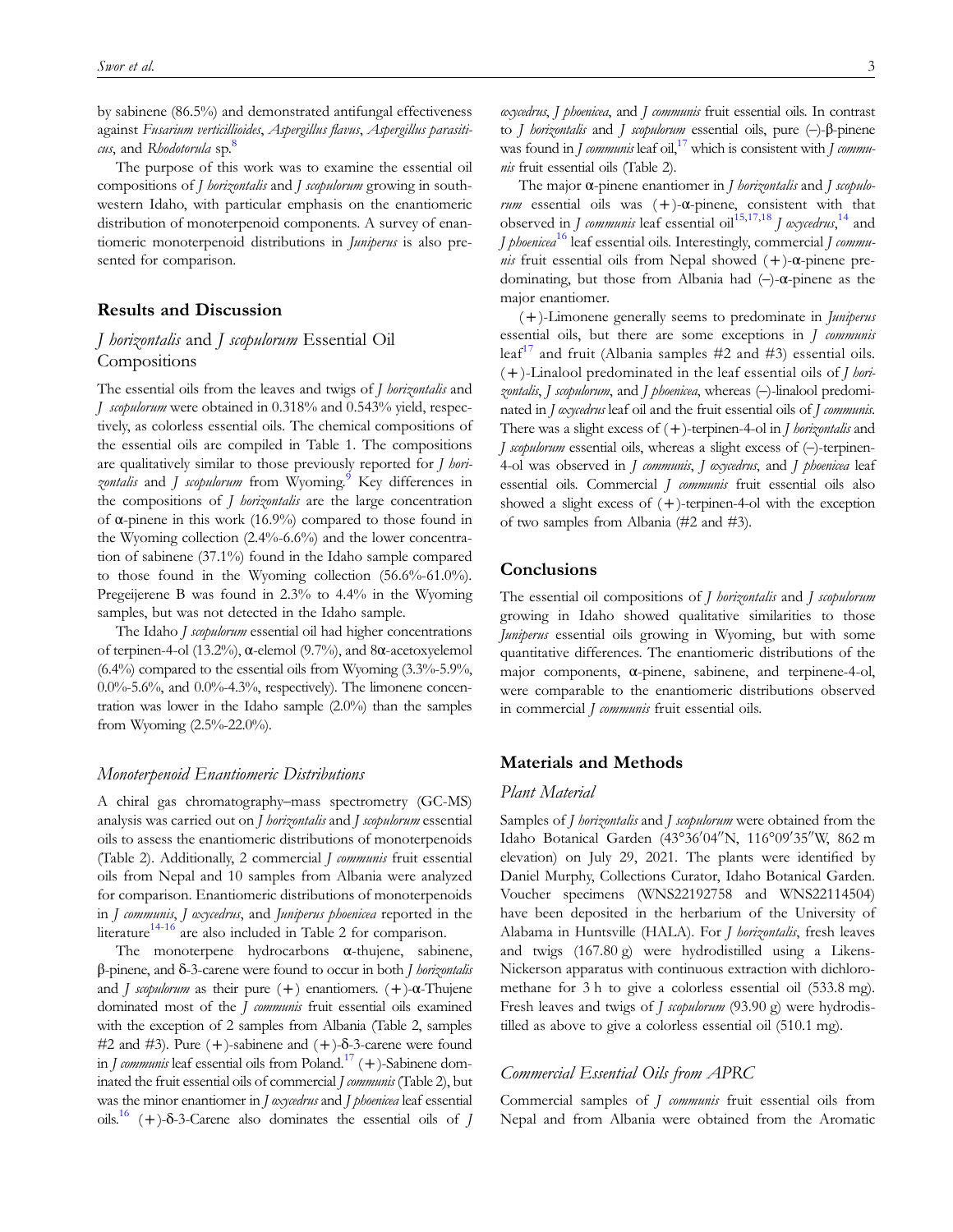<span id="page-3-0"></span>Table 2. Enantiomeric Distribution  $[% (+):% (-)]$  of Monoterpenoids in *Juniperus* Essential Oils.

|                               | Juniperus                       | Juniperus               | Juniperus<br>communis | Juniperus<br>oxycedrus <sup>14</sup> | Juniperus<br>phoenicea                           | J <i>uniperus communis</i> , Nepal <sup>b</sup> |                          |                |                |                |
|-------------------------------|---------------------------------|-------------------------|-----------------------|--------------------------------------|--------------------------------------------------|-------------------------------------------------|--------------------------|----------------|----------------|----------------|
| Compound                      | <i>horizontalis<sup>a</sup></i> | scopulorum <sup>a</sup> | 15                    |                                      | 16                                               | #1                                              | #2                       |                |                |                |
| $\alpha$ -Thujene             | 100:0                           | 100:0                   |                       |                                      |                                                  | 82.0:18.0                                       |                          |                | 100:0          |                |
| $\alpha$ -Pinene              | 81.4:18.6                       |                         | 57.0:43.0             | 88.6:11.4                            | 89.1:10.9                                        | 62.2:37.8                                       | 80.5:19.5                |                |                |                |
| Camphene                      | 62.7:37.3                       | 52.0:48.0               | 38.3:61.7             | 79.1:20.9                            | 80.1:19.9                                        | L,                                              | 65.9:34.1                |                |                |                |
| Sabinene                      | 100:0                           | 100:0                   |                       | $40.1:50.9^c$                        | 39.7:60.3                                        | 89.5:10.5                                       | 100:0                    |                |                |                |
| $\beta$ -Pinene               | 100:0                           | 100:0                   | 45.7:54.3             | 56.4:43.6                            | 51.7:48.3                                        | 15.3:84.7                                       | 30.9:69.1                |                |                |                |
| $\delta$ -3-Carene            | 100:0                           | 100:0                   | $\overline{a}$        | 74.3:25.7                            | 98.6:1.4                                         | 100:0                                           | 100:0                    |                |                |                |
| $\alpha$ -Phellandrene        | $\overline{a}$                  | $\frac{1}{2}$           | $\overline{a}$        | $\overline{a}$                       | $\overline{\phantom{a}}$                         | $\overline{\phantom{a}}$                        | $\overline{\phantom{a}}$ |                |                |                |
| $\alpha$ -Terpinene           |                                 |                         |                       |                                      |                                                  |                                                 |                          |                |                |                |
| Limonene                      | 82.8:17.2                       | 90.1:9.9                | 77.9:22.1             | 95.1:4.9                             | 81.6:18.4                                        | 97.5:2.5                                        | 97.4:2.6                 |                |                |                |
| β-Phellandrene                | 30.9:69.1                       | 46.9:53.1               | $\overline{a}$        |                                      |                                                  | L,                                              | 29.3:70.7                |                |                |                |
| cis-Sabinene                  | 97.7:2.3                        | 95.9:4.1                |                       |                                      |                                                  |                                                 | $\overline{\phantom{a}}$ |                |                |                |
| hydrate                       |                                 |                         |                       |                                      |                                                  |                                                 |                          |                |                |                |
| Linalool                      | 61.2:38.8                       | 87.6:12.4               |                       | 36.6:63.4                            | 73.1:26.9                                        |                                                 |                          |                |                |                |
| trans-Sabinene                | 97.8:2.2                        |                         |                       |                                      |                                                  |                                                 |                          |                |                |                |
| hydrate                       |                                 |                         |                       |                                      |                                                  |                                                 |                          |                |                |                |
| Borneol                       | 0:100                           |                         | 8.6:91.4              | 68.9:31.1                            | 49.7:50.3                                        |                                                 |                          |                |                |                |
| Terpinen-4-ol                 | 66.6:33.4                       | 53.0:47.0               | 32.8:67.2             | 22.5:77.5                            | 31.5:68.5                                        | 70.6:29.4                                       | 71.9:28.1                |                |                |                |
| $\alpha$ -Terpineol           | 50.6:49.4                       | 54.0:46.0               | $\overline{a}$        |                                      |                                                  |                                                 |                          |                |                |                |
| Bornyl acetate                | 0:100                           | 0:100                   |                       | 94.5:5.5                             | 91.5:8.5                                         | 0:100                                           |                          |                |                |                |
| $\alpha$ -Terpinyl            | $\overline{a}$                  | $\frac{1}{2}$           |                       |                                      |                                                  | $\overline{a}$                                  | 0:100                    |                |                |                |
| acetate                       |                                 |                         |                       |                                      |                                                  |                                                 |                          |                |                |                |
| Compound                      |                                 |                         |                       |                                      | <i>Juniperus communis</i> , Albania <sup>b</sup> |                                                 |                          |                |                |                |
|                               | #1                              | #2                      | #3                    | #4                                   | #5                                               | #6                                              | #8<br>#9<br>#10<br>#7    |                |                |                |
| $\alpha$ -Thujene             | 99.0:1.0                        | 16.0:84.0               | 17.2:82.8             | 98.8:1.2                             | 98.6:1.4                                         | 98.7:1.3                                        | 100:0                    | 100:0          | 99.2:0.8       | 98.8:1.2       |
|                               |                                 |                         |                       |                                      |                                                  |                                                 |                          |                |                |                |
| $\alpha$ -Pinene              | 28.7:71.3                       | 46.9:53.1               | 40.5:59.5             | 33.5:66.5                            | 29.3:70.7                                        | 35.4:64.6                                       | 31.7:68.3                | 34.2:65.8      | 48.3:51.7      | 49.7:50.3      |
| Camphene                      | 100:0                           | 100:0                   | 100:0                 | 100:0                                | 100:0                                            | 100:0                                           | 23.8:76.2                | 25.7:74.3      | 100:0          | 100:0          |
| Sabinene                      | 99.7:0.3                        | 100:0                   | 100:0                 | 100:0                                | 95.8:4.2                                         | 95.5:4.5                                        | 100:0                    | 100:0          | 99.8:0.2       | 99.8:0.2       |
| $\beta$ -Pinene               | 10.5:89.5                       | 6.8:93.2                | 6.8:93.2              | 6.5:93.5                             | 8.3:91.7                                         | 10.2:89.8                                       | 11.3:88.7                | 7.6:92.4       | 24.7:75.3      | 25.9:74.1      |
| δ-3-Carene                    | 100:0                           | 100:0                   | 100:0                 | 100:0                                | 100:0                                            | $100:0$                                         | L,                       |                | 100:0          | 100:0          |
| $\alpha$ -Phellandrene        | $\overline{a}$                  | 100:0                   | 100:0                 | 36.6:63.4                            | 55.9:44.1                                        | 56.1:43.9                                       | 53.9:46.1                | 60.4:39.6      | 14.5:85.5      | 14.6:85.7      |
| $\alpha$ -Terpinene           |                                 | $\overline{a}$          | $\overline{a}$        | $\overline{a}$                       | 100:0                                            | 100:0                                           |                          |                |                |                |
| Limonene                      | 89.3:10.7                       | 32.2:67.8               | 30.9:69.1             | 84.4:15.6                            | 81.8:18.2                                        | 79.9:20.1                                       | 88.0:12.0                | 78.2:21.8      | 90.3:9.7       | 89.2:10.8      |
| β-Phellandrene                | 0:100                           |                         | $\overline{a}$        | 0:100                                | 0:100                                            | 0:100                                           | 22.7:77.3                | 28.6:71.4      | 0:100          | 0:100          |
| cis-Sabinene                  | $\overline{a}$                  |                         |                       | $\overline{a}$                       | $\overline{\phantom{a}}$                         | $\overline{\phantom{a}}$                        | ÷,                       | $\overline{a}$ | $\overline{a}$ | $\overline{a}$ |
| hydrate                       |                                 |                         |                       |                                      |                                                  |                                                 |                          |                |                |                |
| Linalool                      |                                 |                         |                       | 39.5:60.5                            | 40.0:60.0                                        | 42.1:57.9                                       |                          | 41.3:58.7      |                |                |
| trans-Sabinene                |                                 |                         |                       |                                      |                                                  |                                                 |                          |                |                |                |
| hydrate                       |                                 |                         |                       |                                      |                                                  |                                                 |                          |                |                |                |
| Borneol                       |                                 |                         |                       |                                      |                                                  |                                                 |                          |                |                |                |
| Terpinen-4-ol                 | 78.6:21.4                       | 30.2:69.8               | 30.5:69.5             | 78.0:22.0                            | 77.5:22.5                                        | 75.7:24.3                                       | 79.8:20.2                | 76.6:23.4      |                | 78.3:21.7      |
| $\alpha$ -Terpineol           | 44.5:55.5                       | $\overline{a}$          |                       | 39.1:60.9                            | 41.8:58.2                                        | 41.4:58.6                                       | 43.1:56.9                | $\overline{a}$ | 47.1:52.9      | 45.3:54.7      |
| Bornyl acetate                | 0:100                           |                         | 0:100                 | 0:100                                | 0:100                                            | 0:100                                           | 0:100                    | 0:100          | 0:100          | 0:100          |
| $\alpha$ -Terpinyl<br>acetate | 0:100                           |                         |                       |                                      | $\sim$                                           | ÷,                                              | ÷,                       | $\overline{a}$ | 0:100          | 0:100          |

Note: <sup>a</sup>*Juniperus* essential oil from Idaho.<br><sup>b</sup>Commercial *Juniperus communis* fruit esse

<sup>b</sup>Commercial Juniperus communis fruit essential oils from the Aromatic Plant Research Center (APRC) collection.

The reported percentages to not add up to 100%.

Plant Research Center (APRC) collection and analyzed as received.

## GC-MS

The essential oils of *J horizontalis* and *J scopulorum* were analyzed by GC-MS as reported previously<sup>19</sup>: Shimadzu GCMS-QP2010 Ultra with a ZB-5 ms GC column (60 m length, 0.25 mm diameter, 0.25 μm film thickness), injector and detector temperatures 260 °C, He carrier gas with column head pressure of 208 kPa and flow rate of 2.00 mL/min, GC oven temperature program 50 °C to 260 °C (2 °C/min), and 1.0 μL injection of 5% solution of each essential oil in dichloromethane (split mode, 24:1). The retention indices (RIs) were determined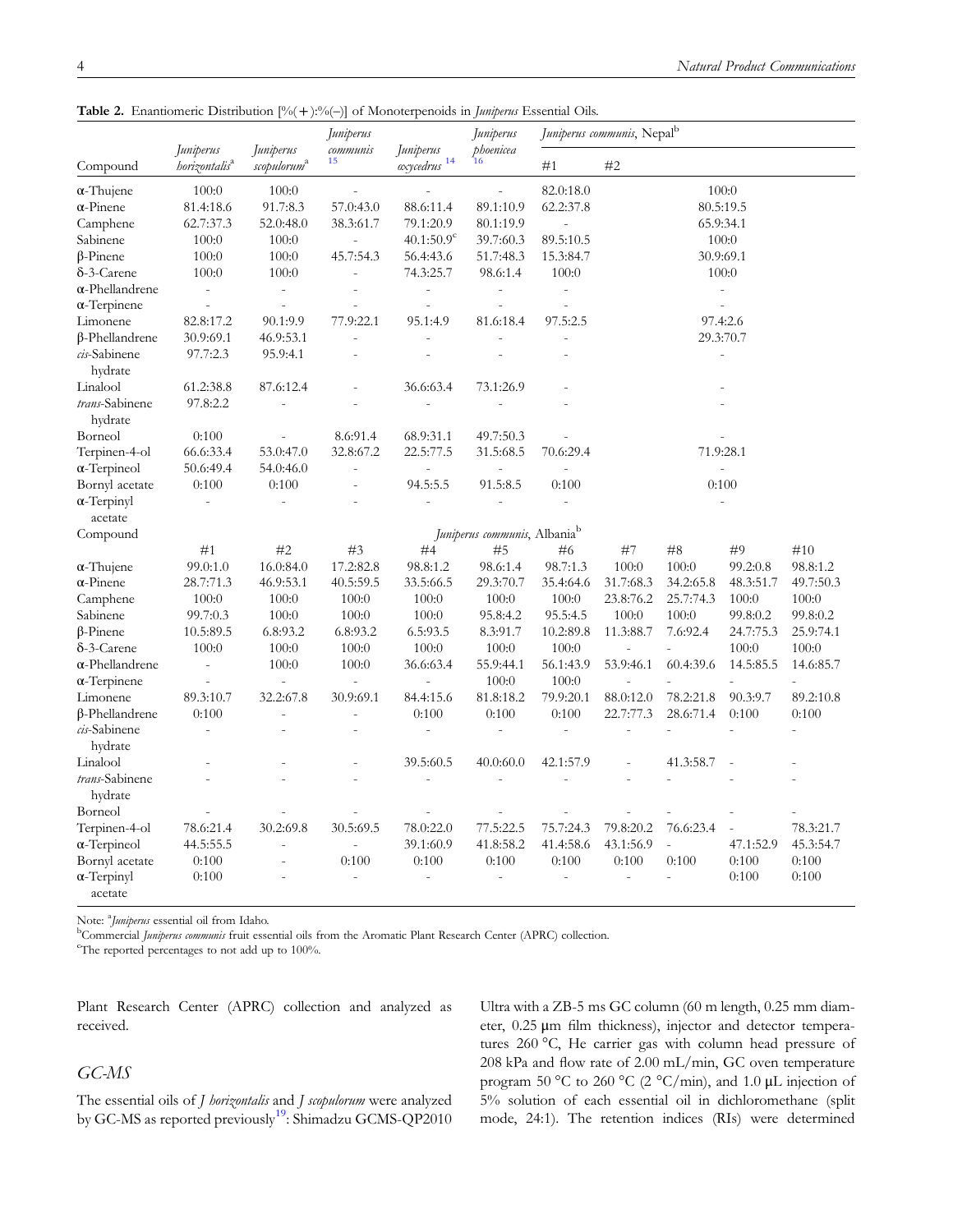<span id="page-4-0"></span>using a series of reference n-alkanes. The compounds listed in [Table 1](#page-1-0) were identified by comparing the mass spectrum fragmentation data and calculated RIs with those in the databases.10-13

## GC(FID)

The essential oils of *J horizontalis* and *J scopulorum* were analyzed by gas chromatography–flame ionization detection (GC(FID)) as reported previously<sup>[20](#page-5-0)</sup>: Shimadzu GC 2010 with FID detector, ZB-5 GC column, same operating conditions as above for GC-MS. The percent compositions were determined from raw peak areas without standardization.

## Chiral GC-MS

The J horizontalis, J scopulorum, and J communis essential oils were analyzed by chiral GC-MS as previously reported<sup>20</sup>: Shimadzu GCMS-QP2010S instrument, Restek B-Dex 325 column (30 m length,  $0.25$  mm diameter,  $0.25$  µm film thickness), injector and detector temperatures 240 °C, He carrier gas with column head pressure of 53.8 kPa and flow rate of 1.00 mL/ min, GC oven temperature program 50 °C, held for 5 min, increased 1.0 °C/min to 100 °C, then increased 2.0 °C/min to 220 °C; and 0.3 μL injection of 5% solution of essential oil samples in dichloromethane (split mode, 24:1) was injected. The enantiomeric distributions were determined by comparison of retention times with authentic samples obtained from Sigma-Aldrich (Milwaukee, WI, USA). The relative enantiomer percentages were calculated from peak areas.

### Acknowledgments

This work was carried out as part of the activities of the Aromatic Plant Research Center (APRC,<https://aromaticplant.org/>). We are grateful to Daniel Murphy, Collections Curator, Idaho Botanical Garden, for plant identification.

#### Declaration of Conflicting Interests

The author(s) declared no potential conflicts of interest with respect to the research, authorship, and/or publication of this article.

## Ethical Approval

Ethical approval is not applicable for this article.

#### Funding

The author(s) received no financial support for the research, authorship, and/or publication of this article.

## ORCID iD

William N. Setzer D <https://orcid.org/0000-0002-3639-0528>

## Statement of Human and Animal Rights

This article does not contain any studies with human or animal subjects.

## Statement of Informed Consent

There are no human subjects in this article and informed consent is not applicable.

#### Trial Registration

Not applicable, because this article does not contain any clinical trials.

## References

- 1. WFO. Juniperus L. The world Flora online. [http://www.](http://www.worldfloraonline.org/taxon/wfo-4000019723) worldfl[oraonline.org/taxon/wfo-4000019723.](http://www.worldfloraonline.org/taxon/wfo-4000019723) Published 2022. Accessed January 30, 2022.
- 2. Kartesz JT. The biota of North America program (BONAP). North American Plant Atlas. [http://bonap.net/napa.](http://bonap.net/napa) Published 2015. Accessed January 28, 2022.
- 3. Mabberley DJ. Mabberley's Plant-Book. 3rd ed. Cambridge University Press; 2008.
- 4. Rhind JP. Essential Oils: A Comprehensive Handbook for Aromatic Therapy. Singing Dragon; 2020.
- 5. Moerman DE. Native American Ethnobotany. Timber Press, Inc.; 1998.
- 6. Ehsani E, Akbari K, Teimouri M, Khadem A. Chemical composition and antibacterial activity of two Juniperus species essential oils. African J Microbiol Res. 2012;6(38):6704-6710. doi:[10.5897/](http://doi.org/10.5897/ajmr12.686) [ajmr12.686](http://doi.org/10.5897/ajmr12.686)
- 7. Eryiğit T, Okut N, Ekici K, Yildirim B. Chemical composition and antibacterial activities of Juniperus horizontalis essential oil. Can J Plant Sci. 2014;94(2):323-327. doi:[10.4141/CJPS2013-242](http://doi.org/10.4141/CJPS2013-242)
- 8. Dambolena JS, Meriles OM, López AG, et al. Actividad antifúngica del aceite esencial de cinco especies de Juniperus de Argentina. Bol Latinoam y del Caribe Plantas Med y Aromat. 2011;10(2):104-115.
- 9. Zheljazkov VD, Astatkie T, Jeliazkova EA, Heidel B, Ciampa L. Essential oil content, composition and bioactivity of Juniper species in Wyoming, United States. Nat Prod Commun. 2017;12(2):201-204. doi:[10.1177/1934578](https://doi.org/10.1177/1934578 × 1701200215) × 1701200215
- 10. Adams RP. Identification of Essential Oil Components by Gas Chromatography/Mass Spectrometry. 4th ed. Allured Publishing; 2007.
- 11. Mondello L. FFNSC 3. Shimadzu Scientific Instruments; 2016.
- 12. NIST. NIST17. National Institute of Standards and Technology; 2017.
- 13. Satyal P. Development of GC-MS Database of Essential Oil Components by the Analysis of Natural Essential Oils and Synthetic Compounds and Discovery of Biologically Active Novel Chemotypes in Essential Oils, Ph.D. dissertation. 2015.
- 14. Dahmane D, Dob T, Chelghoum C. Chemical composition and analyses of enantiomers of essential oil obtained by steam distillation of Juniperus oxycedrus L. growing in Algeria. J Mater Environ Sci. 2015;6(11):3159-3167.